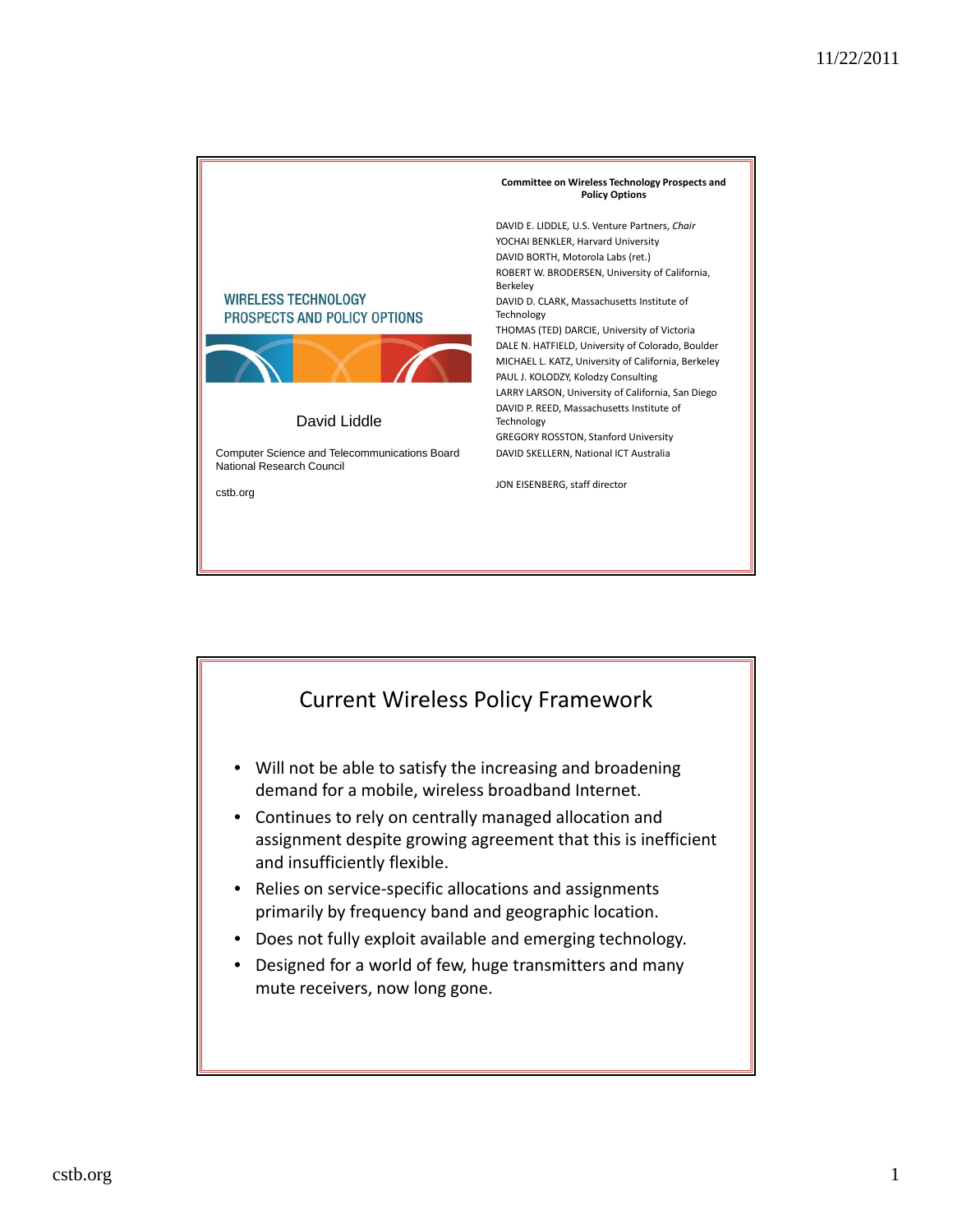### Goals of a New Policy Perspective

- Make the *effective* supply of spectrum plentiful, making it cheaper and easier to innovate and introduce new or enhanced services.
- Reduce the total cost—including licenses and equipment for both end users and networks—of introducing or enhancing services.
- Fairly evaluate and debate cost of adverse impacts on existing users and services in advance of regulatory changes.

### Key Technology Considerations

- Technological advances in radios
- Interference as a property of radios and radio systems, not radio signals
- Low‐cost, portable radios at frequencies of 60 GHz and above
- Enduring technical challenges
- Non-uniform timescales for technology replacement
- Spectrum use is much lower than allocations and assignments suggest, especially at higher frequencies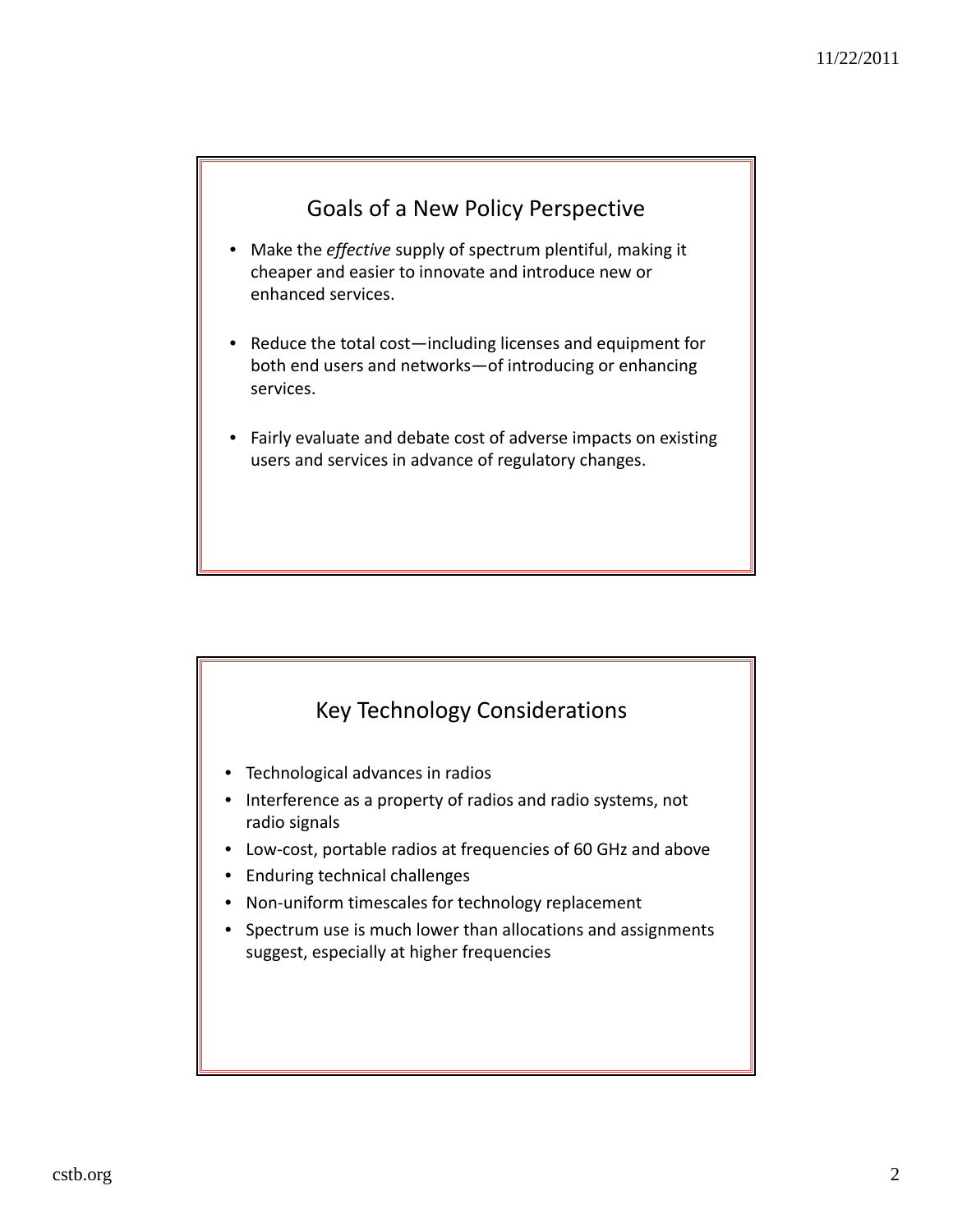### Technological advances in radios

- Digital signal processing and radio implementation in CMOS
- Digital modulation and coding
- Low cost and modularity
- New radio system architectures
- Dynamic exploitation of all degrees of freedom
- Flexibility and adaptability

# Digital signal processing and radio implementation in CMOS • Increasing use of complementary metal oxide semiconductor (CMOS) integrated circuits in place of discrete components; • The application of dense, low‐cost digital logic (spawned primarily by the computer and data networking revolutions) for signal processing; • New algorithms for signal processing; • Advances in practical implementation of signal processing for antenna arrays; and • Novel RF filter methods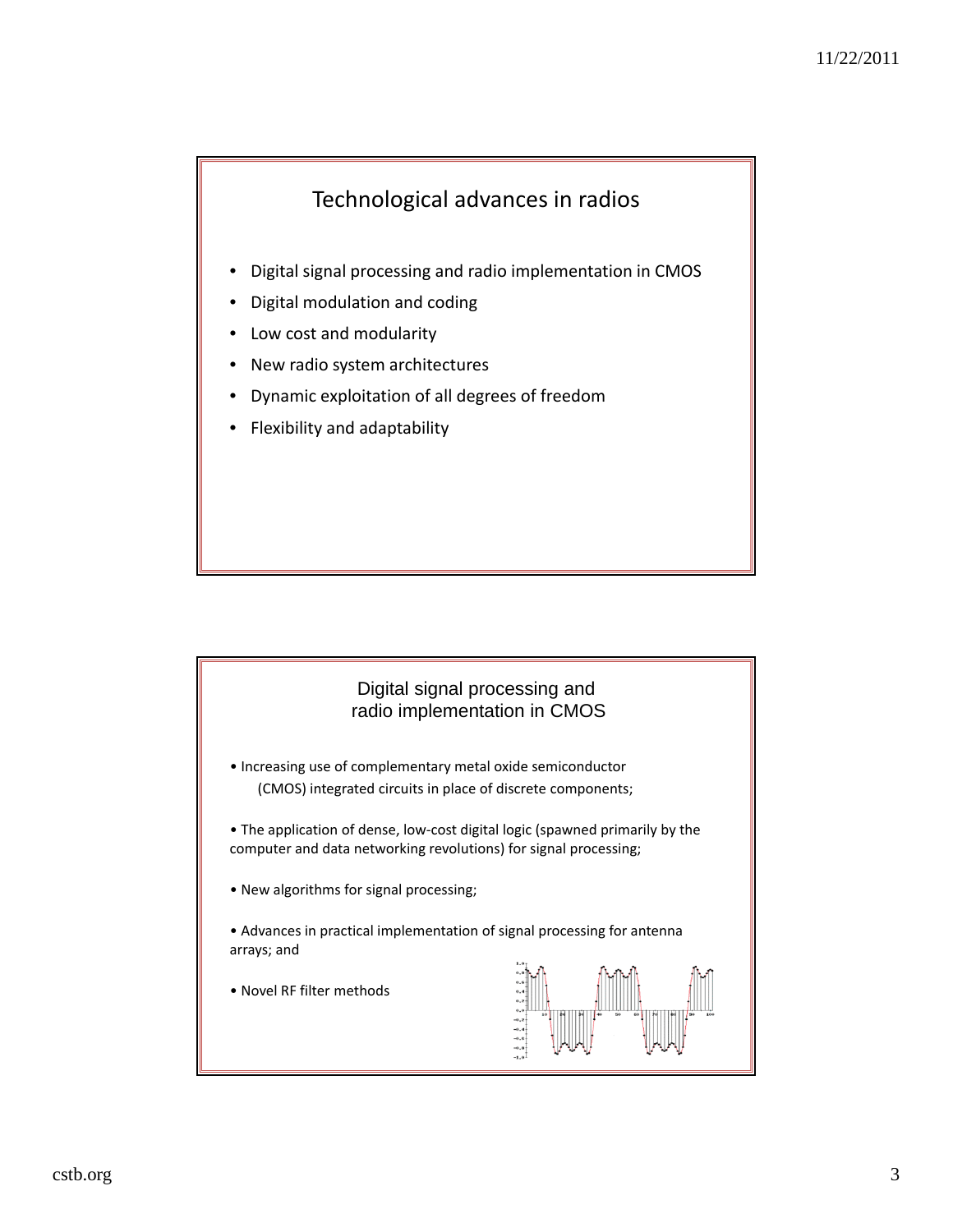

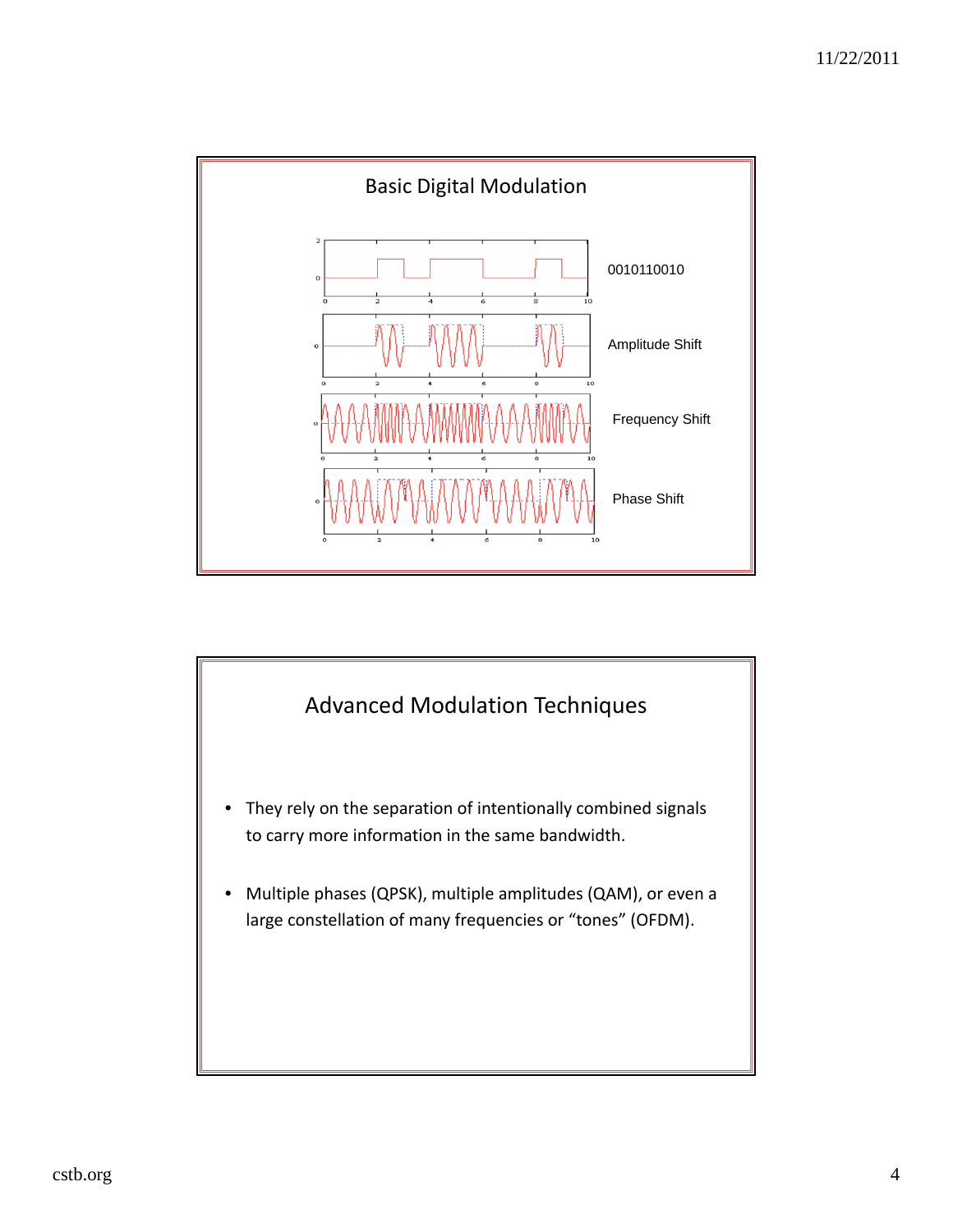# Interference !?!

- In 1912, 1927 and 1934 when the rules of spectrum allocation were established, the principal barrier to communication was atmospheric and component noise.
- As a result, any interference was considered intolerable, and frequencies were allocated to only one service in a given geography.
- Analog radio components of the time were noisy and very non‐linear.
- There were few, large transmitters and many silent, cheap receivers, and regulation was designed to suit this model.

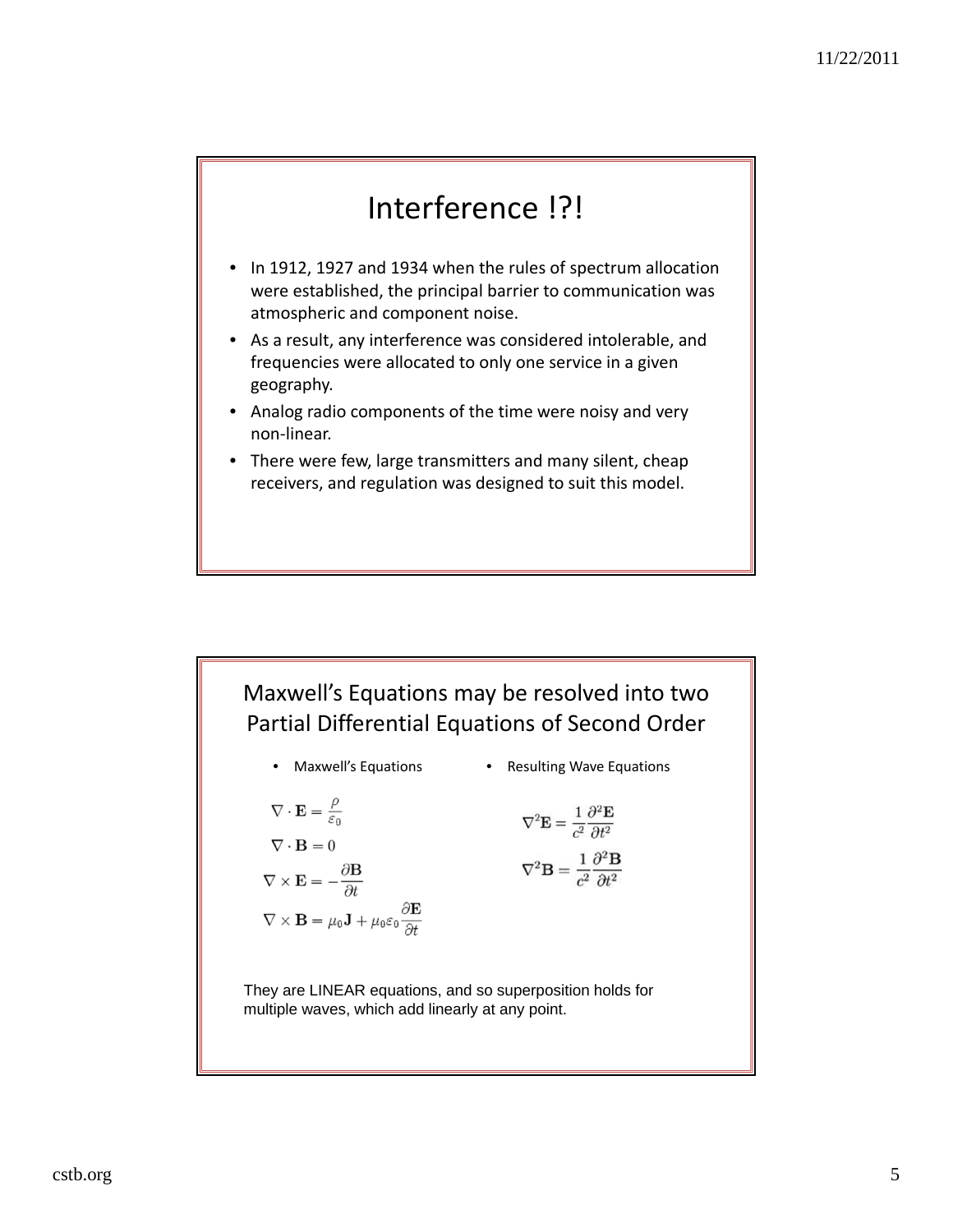### Time for a Change in Perspective

- So, signals by themselves don't interfere with each other; they add or subtract linearly, and can be separated.
- "Interference" is actually a result of the limitations of the receivers we build; a property of radio systems, not of radio signals.
- We need to build radios that tolerate interference by separating coincident signals!
- "Interference" is easily avoided in most cases, and has become an excuse for making spectrum scarce and thus restraining competition.



- The increasing demand for HDTV in the home, and Cruise Control Radar in automobiles, has driven the development of low‐cost CMOS devices at millimeter wavelengths.
- These devices are attractive both because of their high data rate and extremely short range which makes interference nearly impossible.
- This part of the spectrum is fully allocated but is virtually unused today.
- Much of this spectrum could be reallocated as open, subject only to protocol controls rather than specific allocation of bands.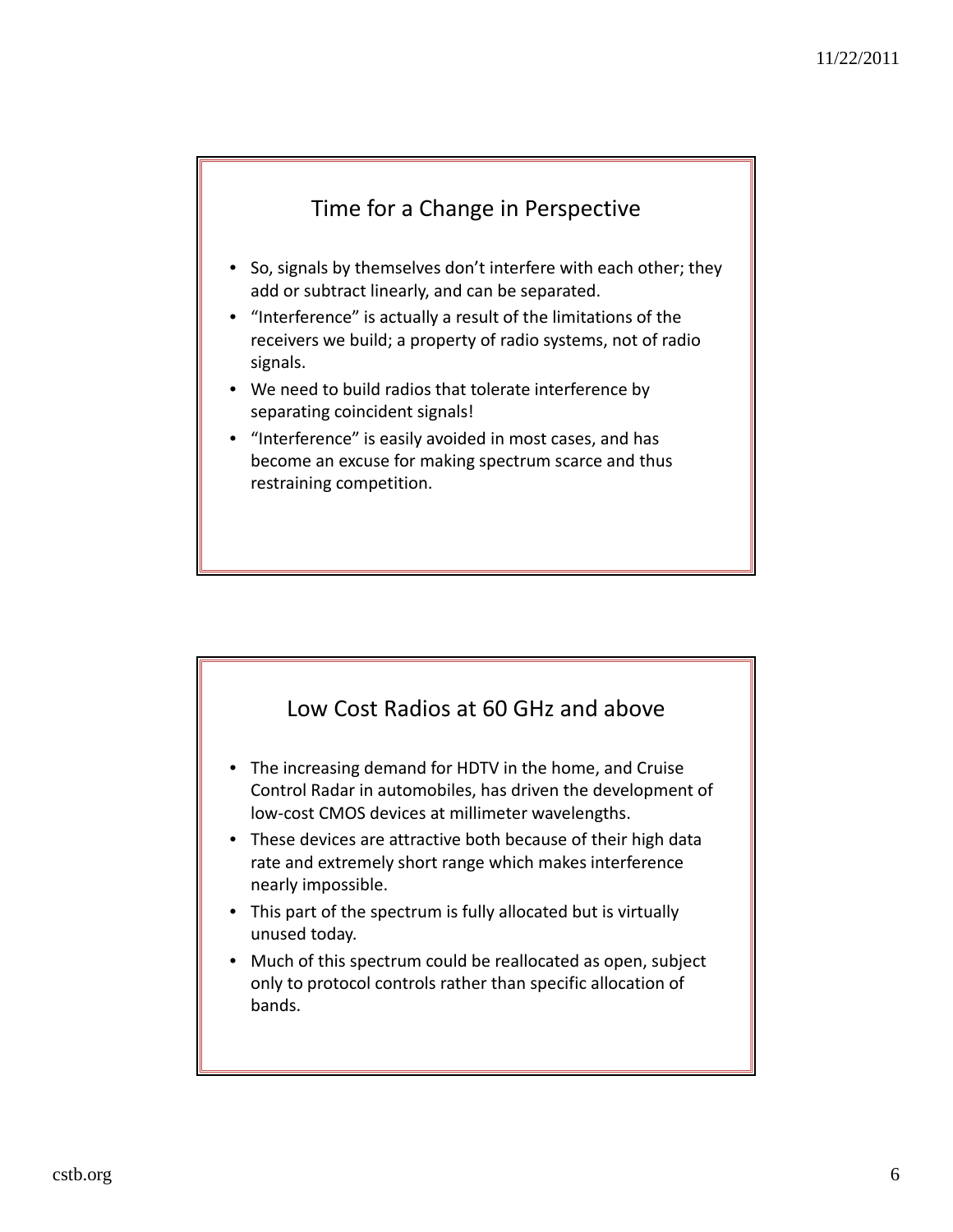## Enduring Technical Challenges

- Power consumption
- Nonlinearity
- Nomadic operation and mobility
- Heterogeneity of capabilities

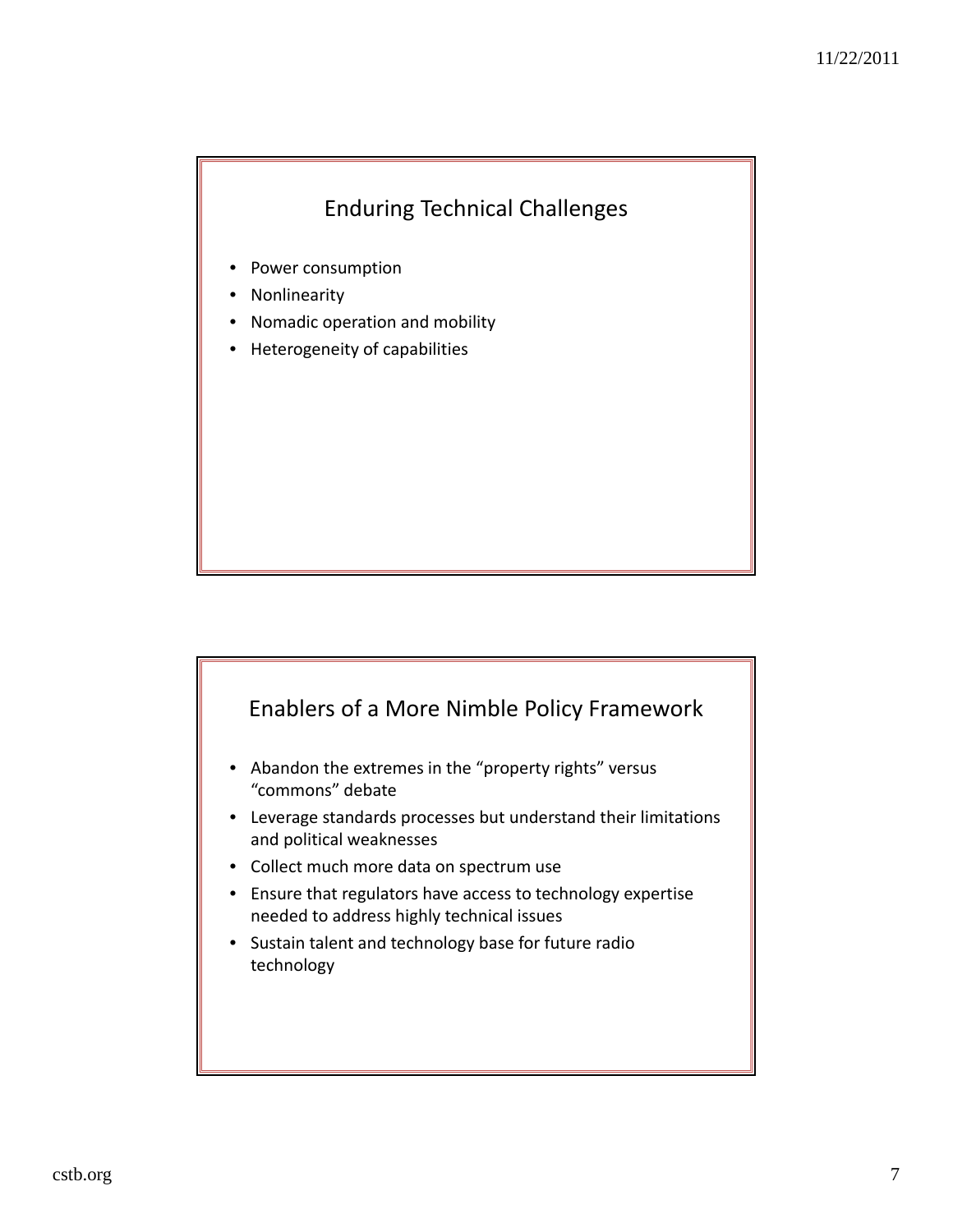### Forward‐looking policy options (1)

- Consider "open" as the default policy regime at a frequency range of approximately 20 to 100 ghz
- Use new approaches to tolerate interference and a wider set of parameters in making assignments
- Introduce technological capabilities that enable more adaptive spectrum management
- Trade near‐absolute outcomes for statistically acceptable outcomes, as is done in the Internet
- "Design for light" as well as "design for darkness," assuming sharing rather than a silent, dedicated frequency.